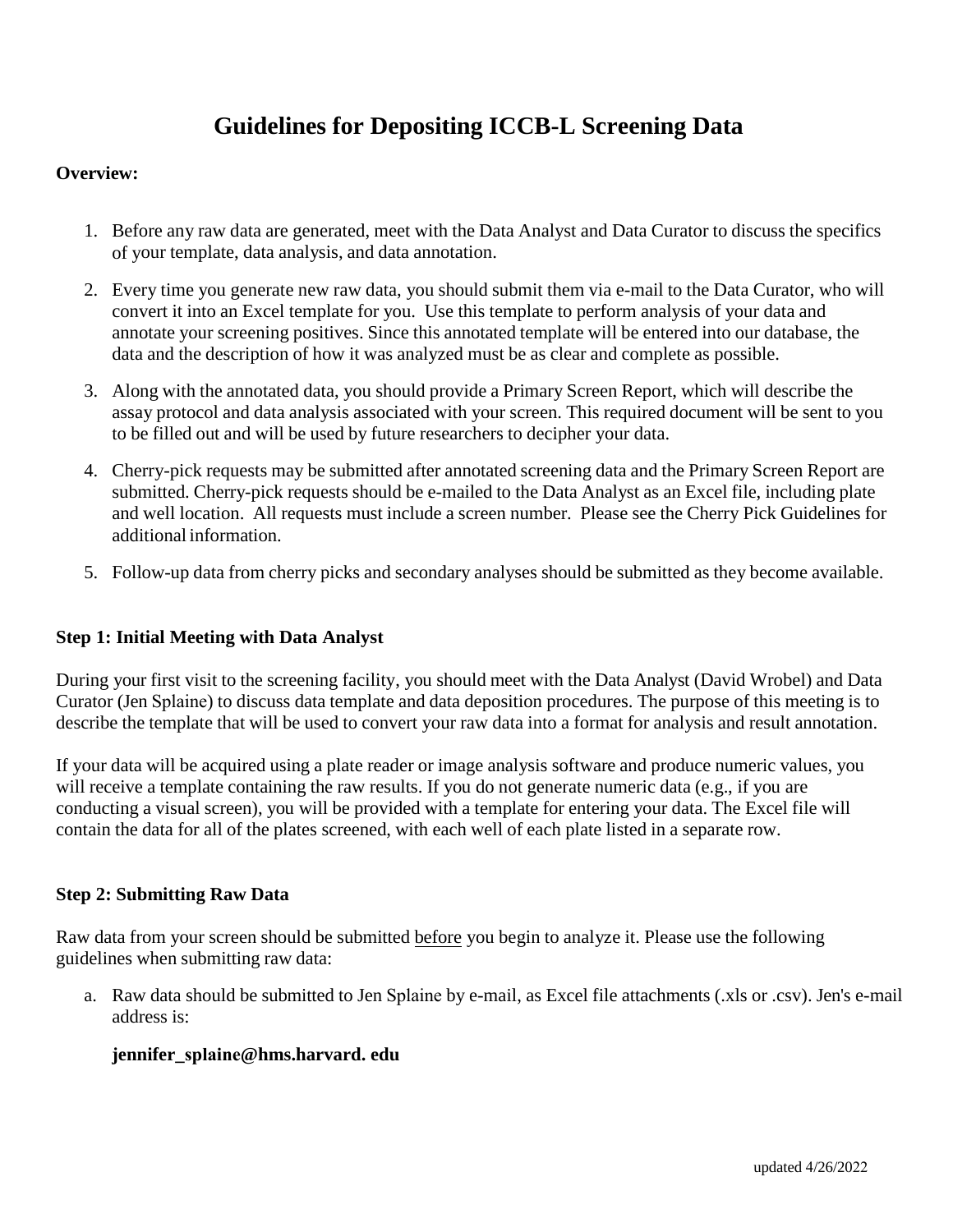- b. Data should be in plate-grid format, except for imaging data. The file from the plate reader should not be edited, other than including the plate number for each grid within the file (this is optional, and most screeners don't do it). For imaging screens, raw data generated by microscope analysis software should be in column format, with plates on separate worksheets and wells in separate rows.
- c. The e-mail accompanying the data files must include the following information:

i) Order of library plate numbers and replicates within each raw data file. You may specify ranges of plates and replicates (e.g., 1568A, 1568B, 1569A... 1571B) as long as it is clear how the replicates are ordered.

## Examples:

"The file screen100\_1568-1571.xls contains the data from plates 1568-1571, with replicates A and B for each plate grouped together. The order is thus 1568A, 1568B, 1569A, 1569B, and so on through 1571B". This example makes clear the order of grids within the specified file.

In contrast, "1568-1571" or "1568A-1571B" do not make it entirely clear how replicates are positioned in the file.

When possible, please give ranges for long series of plates rather listing each plate. If a long list of plates is given, it's very important to note any breaks in the sequence.

All of this information can be provided in the e-mail message or as plate keys in worksheets within the raw data files.

ii) Well positions of positive and negative controls. You may specify a column (e.g., "positive controls in column 24") if all wells in the column contain the same type of control.

iii) Description of positive and negative control well content

Examples:

"Negative control: DMSO in column 23; Positive control: 30 uM taxol in column 24"

"Negative control: (Wells C22 and D22) non-targeting siRNA #2 (Dharmacon). Positive controls: (Wells E22 and F22) Plk1 siRNA pool (Dharmacon Cat#: M-003290-01); (Wells G22 and H22) Eg5 Smartpool (Dharmacon Cat#: xxxxxxx-01)."

iv) Type of readout (e.g., fluorescence intensity, luminescence, absorbance at 405 nm, imaging)

v) Description of any anomalies (e.g., plates that should be omitted, plates out of sequence, control position differences among plates, reverse order of plates, etc.).

vi) Files for different phenotypes and readouts should be clearly specified. For example, if you read both fluorescence polarization and intensity, then you should specify which files correspond to each readout mode.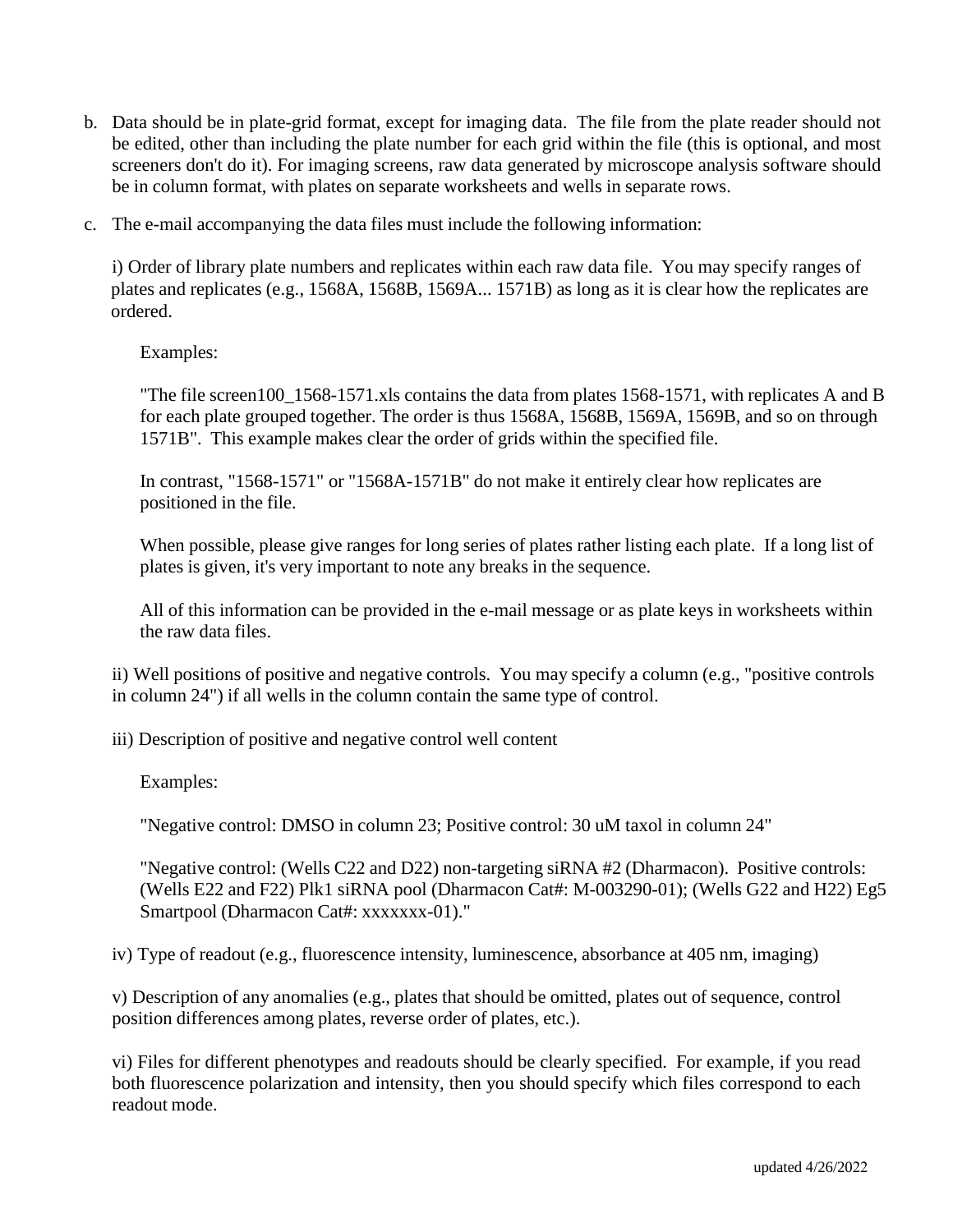vii) Please state the screen number for all data files. This is particularly important if you have a counterscreen or multiple screening projects.

## **Step 3: The Data Template**

The data template you receive will show one row per well screened. For multiple data points, each raw data reading will be placed in a separate column. If you run your screen in duplicate, there will be two result columns, one for each raw result, all in the same row. This template is the mandatory starting point for returned analysis of your data.

The columns in the template you receive will be Plate, Well, Type, Exclude, and at least one raw result column per data reading. The default name for each raw result column is the data type and unit of the raw result. In addition, you may add a title for each pass of the plate screened (e.g. Run 1, Run 2; or 24hrs, 48hrs; or Reporter Cells, Control Cells). If you did not use a plate reader or imaging analysis software, there will be no raw result columns, and you will need to fill in your data as explained in the following section.

The options for Well Type are  $P =$  Positive Control (control that mimics a screening positive),  $N =$  Negative Control (baseline),  $X =$  Experiment,  $E =$  Empty, or  $O =$  Other. The well types will be defined by you and the Data Curator before the template is created.

## **As noted above, please specify the well locations for positive and negative controls when submitting raw data.**

Please see Figure 3.1 for a template example.

Figure 3.1: An example of the first 4 data rows for one plate of a screen run in duplicate:

| Plate | Well | Type | Exclude | Intensity_Run1 | Intensity_Run2 |
|-------|------|------|---------|----------------|----------------|
|       |      |      |         |                |                |
| 1989  | A01  | Р    |         | 5563           | 5758           |
| 1989  | A02  | Р    |         | 6559           | 6309           |
| 1989  | A03  | X    |         | 1621           | 1624           |
| 1989  | A04  | X    |         | 1523           | 1626           |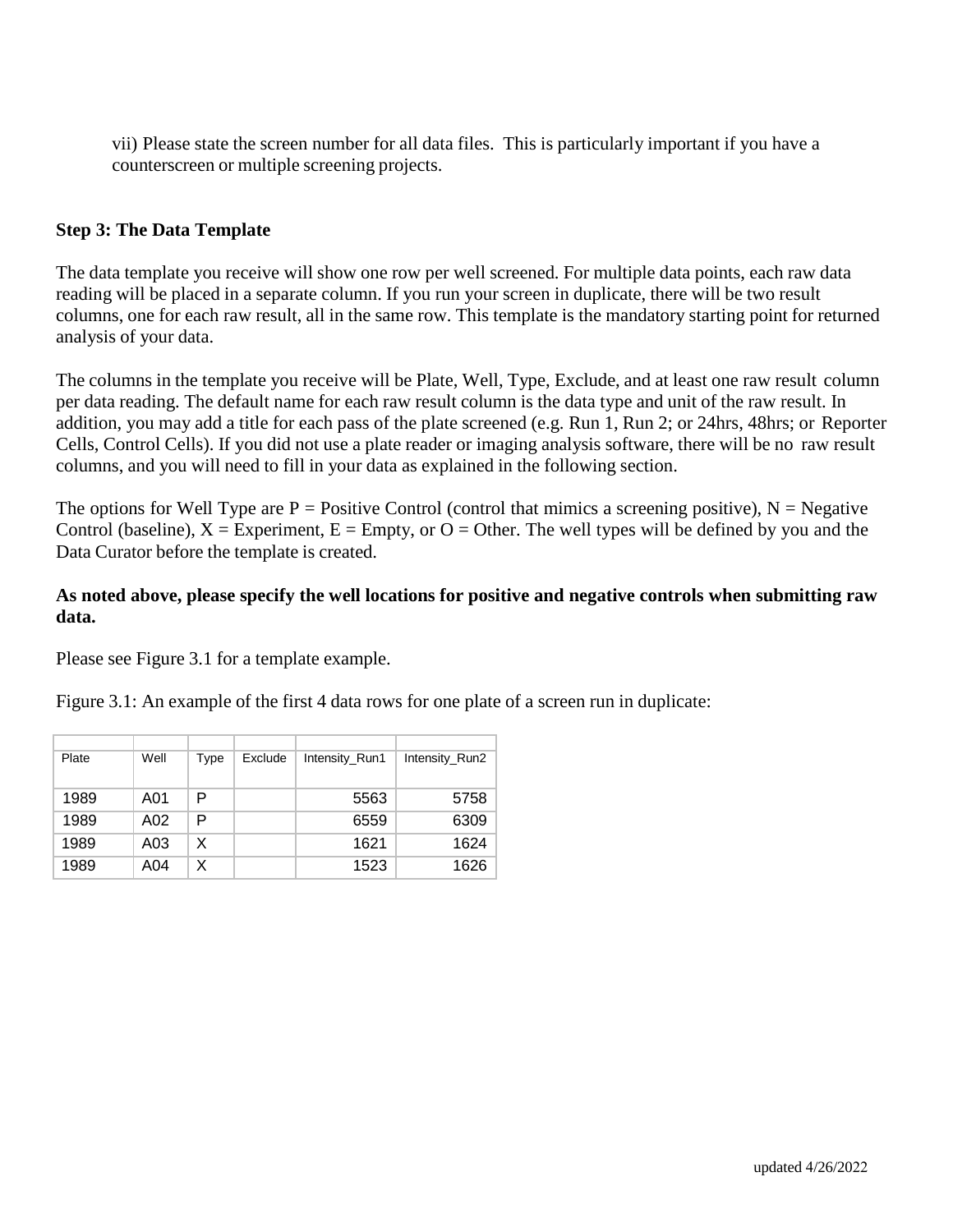## **Step 4: Analyzing and Annotating your Data**

You may use Excel or other software programs to analyze your results, but your analysis results **must** be returned in the template provided to you. This is the file that will be used for entry into our database. The columns in the analysis result file must include Plate, Well, Type, Exclude, and all raw data. With the exception of visual data, this information is included in the template provided. All rows should be returned, including those for control wells, empty wells, excluded wells, and wells that are not screening positives.

**You are expected to add annotations for visual data, analyzed results, screening positives, and comments.** Additional information, such as calculated data necessary for determining your hits (such as z-scores, etc.) should be added as new columns to the template.

| <b>Column Name</b>    | <b>Required</b>                | <b>Values</b>     | <b>Purpose</b>                                |
|-----------------------|--------------------------------|-------------------|-----------------------------------------------|
| Exclude               | <b>Yes</b>                     | Y (for Yes), rep  | If you exclude a well from further analysis   |
|                       |                                | A or repB if just | because of well-based or data issues, enter a |
|                       |                                | one replicate, or | Y.                                            |
|                       |                                | blank             |                                               |
| <b>Result Numeric</b> | Required if there is one final | Numeric           | Analyzed result (Fold induction, z-score,     |
|                       | numeric result.                |                   | $etc.$ )                                      |
|                       |                                |                   |                                               |
| <b>Result Text</b>    | Required if results are images | Text              | Annotations about visual data                 |
| Analysis              | No                             | Numeric           | Intermediate analysis values                  |
| Positive              | <b>Yes</b>                     | S/M/W/blank, or   | Designate screening positives as              |
|                       |                                | Y/blank           | Strong/Medium/Weak, or Yes. Note that         |
|                       |                                |                   | this designation reflects the confidence in a |
|                       |                                |                   | positive, not the potency.                    |
| Comment               | No.                            | Text              | Add comments where appropriate                |

Figure 4.1: Possible column headers added to the template

**Exclude:** the purpose of the Exclude column is to note wells that you are excluding from your analysis due to well-based problems or data issues (e.g., certain wells are known not to have received appropriate reagents, or severe edge effects).

**Result Numeric:** in addition to the columns provided in the template please add a Result Numeric column with the desired column header containing any final numeric result, if applicable (e.g., FI, z-score, etc.). You may include additional, appropriately titled Analysis columns to show intermediate steps used to calculate results (e.g., plate-normalized values, percent of control values, etc.). Please see below for examples.

**Result Text:** if your analysis includes visual data, enter analysis text results from visual data in a Result Text column with the desired column header. If your screen includes plate reader data and visual data, enter analyzed plate reader data in a Result Numeric column and analysis results from visual data in a Result Text column. All data must be accounted for in the file. You may include additional, appropriately titled Analysis columns to show intermediate steps used to calculate results. Please see below for examples.

**Screening Positive:** a Screening Positive column is required. Please note that the designations for a screening positive reflect your degree of confidence in the positive, not the potency of the positive. The preferred options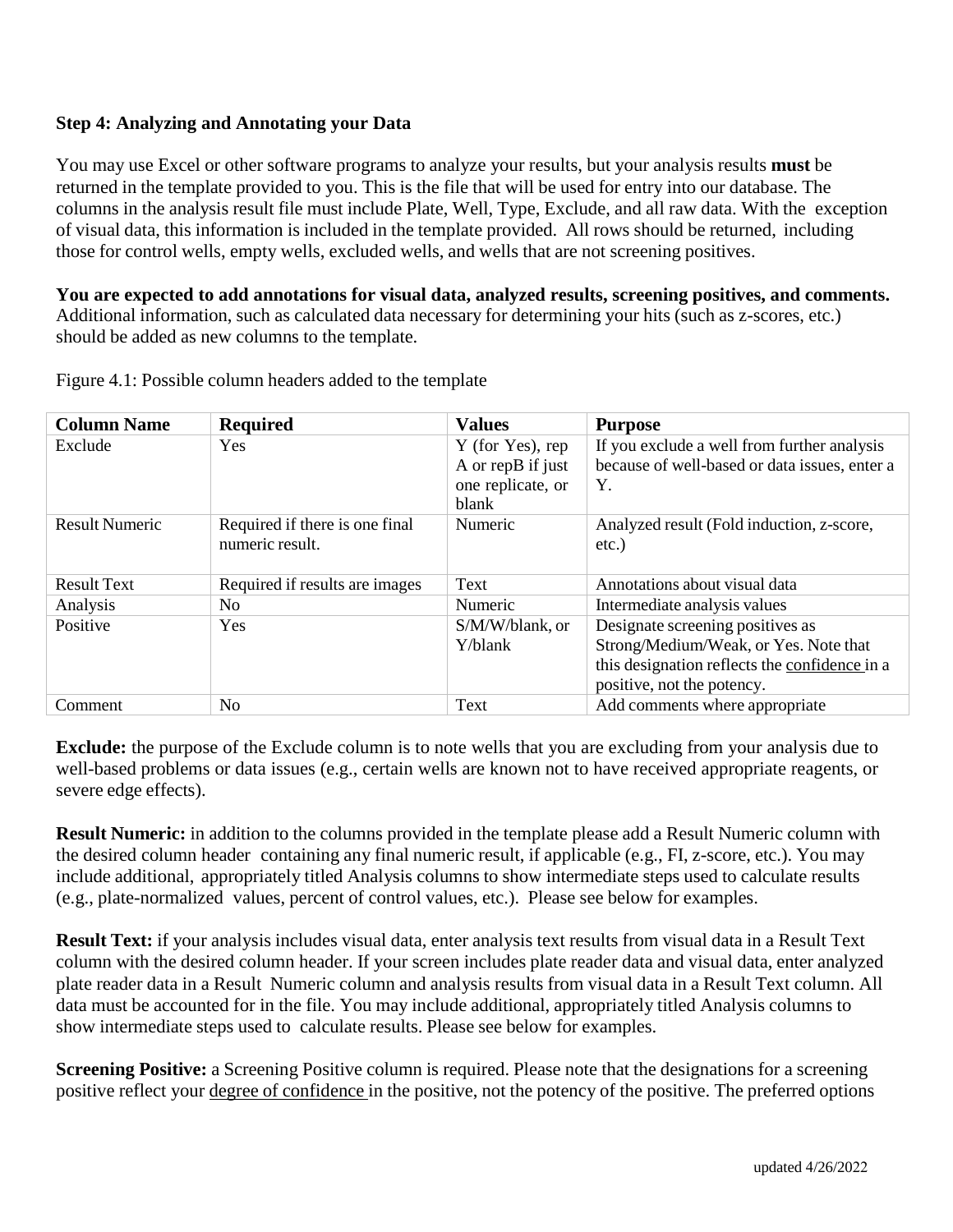for the Positive column are  $S =$  Strong,  $M =$  Medium, or  $W =$  Weak. For wells considered as screening positives, enter S, M, or W. If it is not possible to separate your positives into S/M/W ranges, you may simply designate positive wells using Y for Yes. If a well is not considered a screening positive, leave the field blank.

If you are scoring for multiple phenotypes, create a separate column for each phenotype. For instance, if your screen seeks to describe both Enhancers and Inhibitors, create an "Enhancer" column and an "Inhibitor" column, and annotate both columns appropriately.

If you designate your screening positives using cut-off ranges, please provide the criteria you used to designate positives as W, M, or S. This information should be included in your Primary Screen Report. For example:

"Strong positives are those wells with a z-score  $\geq$  5. Medium positives are those wells with  $5 > z$ -score  $\geq$  3. Weak positives are those wells with  $3 > z$ -score  $\ge 2$ . If replicates differ in their strength the final determination is based on the weaker scoring replicate."

If you have wells that fall into one of the screening positive cut-off ranges but are not annotated accordingly, please add a comment explaining why the well is excluded (see "Comments" below). **Note**: if the well is excluded because of a well-based problem or data issue, please enter "Y" in the Exclude column.

For high-content screens, add a Positive column for each phenotype measured (e.g., Positive Actin, Positive Mitosis) and add a Comment column for each phenotype measured (see Example 2 below).

**Comments:** in the Comment column, include any comments relevant to the well. Some examples of comments include the following:

"lower consistency (not a screening positive in all replicates)" "lower strength" "systematic errors on this plate" "compromised cell integrity" "out-of-focus image" "insoluble compound" "fluorescent compound" well-based problems and irregularities, such as "bad mixing" or "well debris"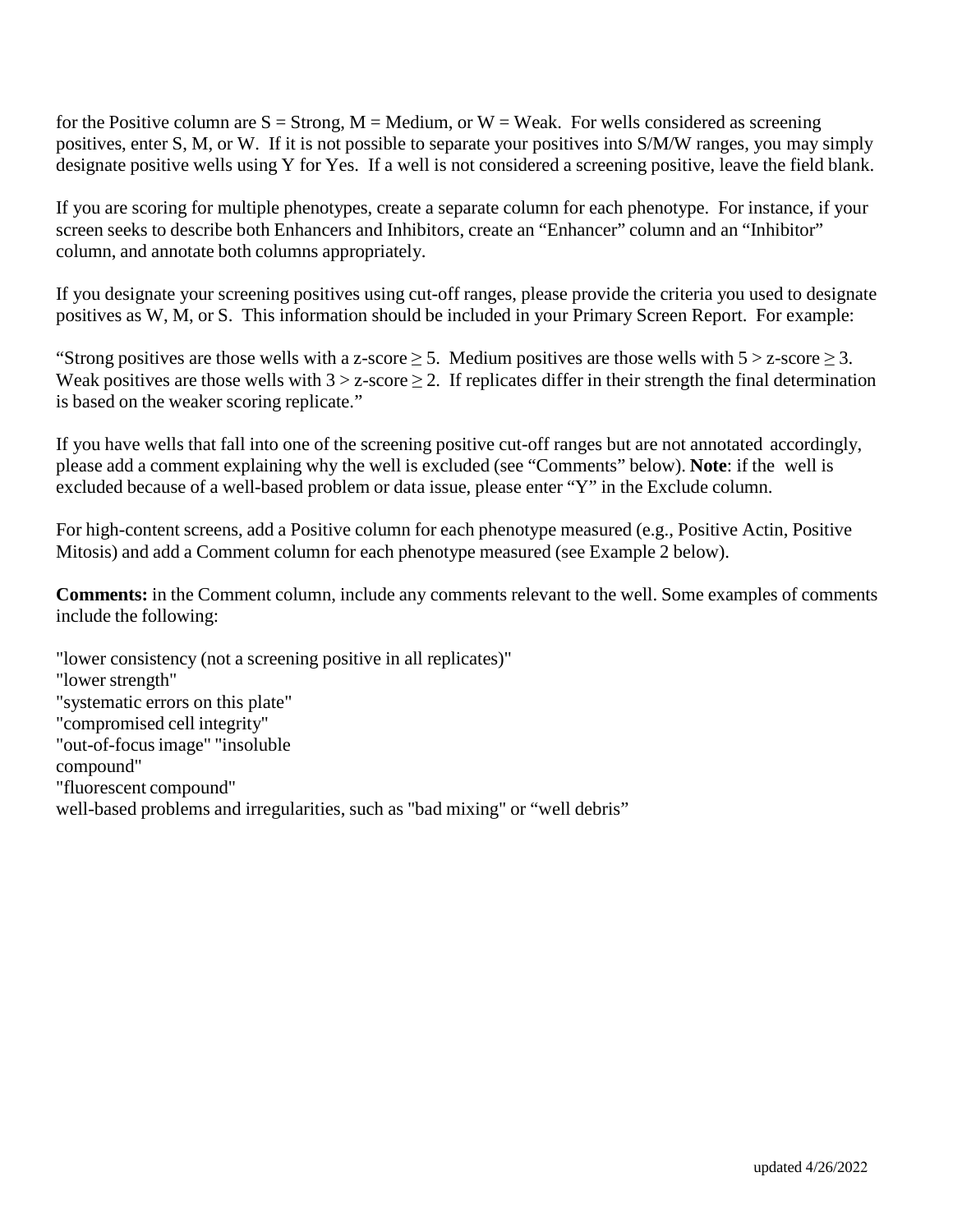## **Sample Analysis Result Files**

Figure 4.2: Example of intermediate analysis columns

| Plate | Well | <b>Type</b> | Exclude     | Intensity<br>/cps_A | Intensity<br>$/cps$ <sub>B</sub> | $(FI)$ <sup>A</sup> | $(FI)$ <sub>B</sub> | Result<br>Numeric (FI) | Positive | Comment            |
|-------|------|-------------|-------------|---------------------|----------------------------------|---------------------|---------------------|------------------------|----------|--------------------|
| 1920  | A01  | N           |             | 9930                | 9790                             | 1.032               | 1.022               | 1.027                  |          |                    |
| 1920  | A02  | P           |             | 888                 | 1020                             | 0.125               | 0.152               | 0.138                  |          |                    |
| 1920  | A03  | X           |             | 10012               | 9745                             | 1.062               | 1.011               | 1.037                  |          |                    |
| 1920  | A04  | $\times$    |             | 8990                | 9540                             | 0.965               | 0.979               | 0.972                  |          |                    |
| 1920  | A05  | $\times$    | $\check{ }$ | 4050                | 5210                             | 0.452               | 0.512               | 0.482                  |          | Bad mixing in well |
| 1920  | A06  | X           |             | 6650                | 6500                             | 0.652               | 0.639               | 0.645                  | W        |                    |
| 1920  | A07  | X           |             | 2321                | 2120                             | 0.225               | 0.214               | 0.220                  | S        |                    |

Columns in template Columns added by screener

This example shows the first 7 rows of an analysis result file with two intermediary analyses (fluorescence intensity divided by plate median, or FI) columns, one for each replicate plate. A positive is a well whose FI average value is below a certain cut-off. The criteria for designating positives should be described in the accompanying Primary Screen Report. Note that control wells are included and that well A05 is excluded due to bad mixing in the well.

Figure 4.3: Example of numeric results

Columns in template Columns added by screener

| Plate | Well | <b>Type</b> | Exclude | RLU/counts A | RLU/counts B | Result<br>Numeric (FI) | Positive | Comment |
|-------|------|-------------|---------|--------------|--------------|------------------------|----------|---------|
| 1649  | A01  | $\times$    |         | 1600         | 1730         | 1.68                   |          |         |
| 1649  | A02  | $\times$    |         | 20970        | 19890        | 21.84                  | S        |         |
| 1649  | A03  | $\times$    |         | 930          | 950          | 0.97                   |          |         |
| 1649  | A04  | $\times$    |         | 15840        | 16220        | 16.50                  | M        |         |
| 1649  | A05  | $\times$    |         | 680          | 720          | 0.71                   |          |         |

This example shows the first 5 rows of an analysis result file with a numeric result. The plate median of the experimental wells is determined for replicates A and B. The fold-induction divided by the plate median is then calculated for each well. The Result Numeric is the average of the fold-induction for both replicates. All calculations should be described in the Primary Screen Report.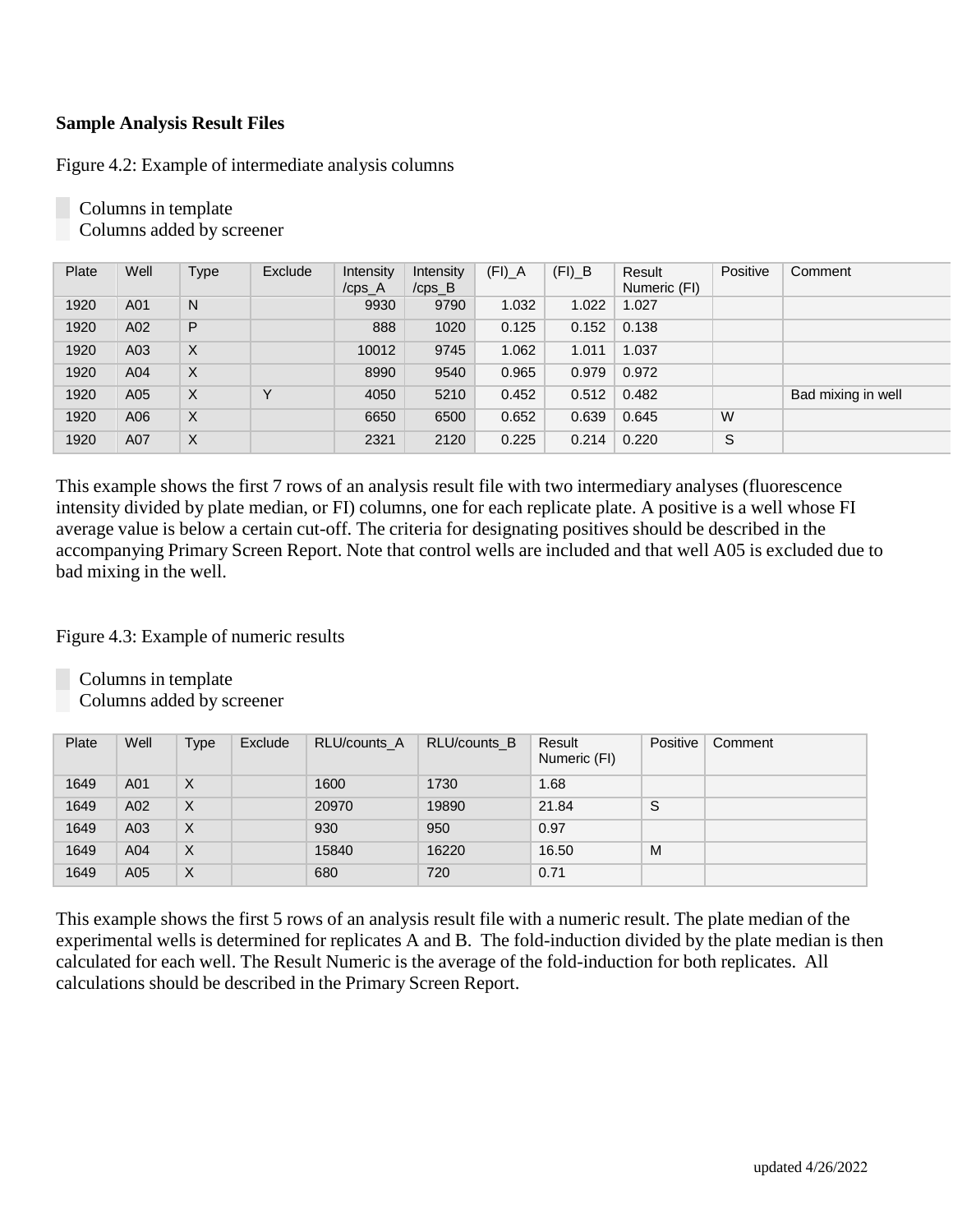Figure 4.4: Example of visual phenotypic screen

Columns in template Columns added by screener

| Plate | Well | <b>Type</b>  | Exclude | Positive,<br>Kills<br>Cells | Positive,<br>Anti-<br><b>Mitotic</b> | Result<br><b>Text Kills</b><br>Cells           | <b>Result Text Anti-</b><br><b>Mitotic</b> |
|-------|------|--------------|---------|-----------------------------|--------------------------------------|------------------------------------------------|--------------------------------------------|
| 1661  | A01  | $\mathsf{X}$ |         | W                           |                                      | Many<br>cells<br>killed in<br>one<br>replicate |                                            |
| 1661  | A02  | $\mathsf{X}$ |         |                             | M                                    |                                                | Weak metaphase<br>arrest                   |
| 1661  | A03  | X            | Y       |                             |                                      |                                                | Image slightly out<br>of focus             |
| 1661  | A04  | $\mathsf{X}$ |         |                             | S                                    |                                                | Metaphase arrest                           |
| 1661  | A05  | X            |         |                             |                                      |                                                |                                            |

This example shows the first 5 rows of an analysis result file for a phenotypic screen. There is a separate Screening Positive and Comment column for each phenotype monitored. Annotations are added in the Comment column. Well A03 is excluded.

#### **Guidelines for Template Analysis**

- **Do not delete any raw data from the file.** All raw data must be in the final analysis result file that you submit.
- **Do not delete any wells from the file.** Data and results must be returned for all wells screened, regardless of whether the well is considered a screening positive. Controls and wells that you want to exclude from your analysis should be included and annotated appropriately in the Exclude column.
- Do not insert rows before the column headings in the transformed file. Plate should be the first cell in the upper left corner of each worksheet.
- Sort the file first by plate, then by well. Please see the Excel Help menu for instructions on how to sort data.
- The Screening Positive and Comment columns should be the last two columns for each plate.
- The data for each plate should be contained in a separate worksheet, with the tabs for each worksheet titled with the appropriate plate number. The same columns should appear in the same order for all plates, and analysis methods and criteria for scoring positives should be consistent.